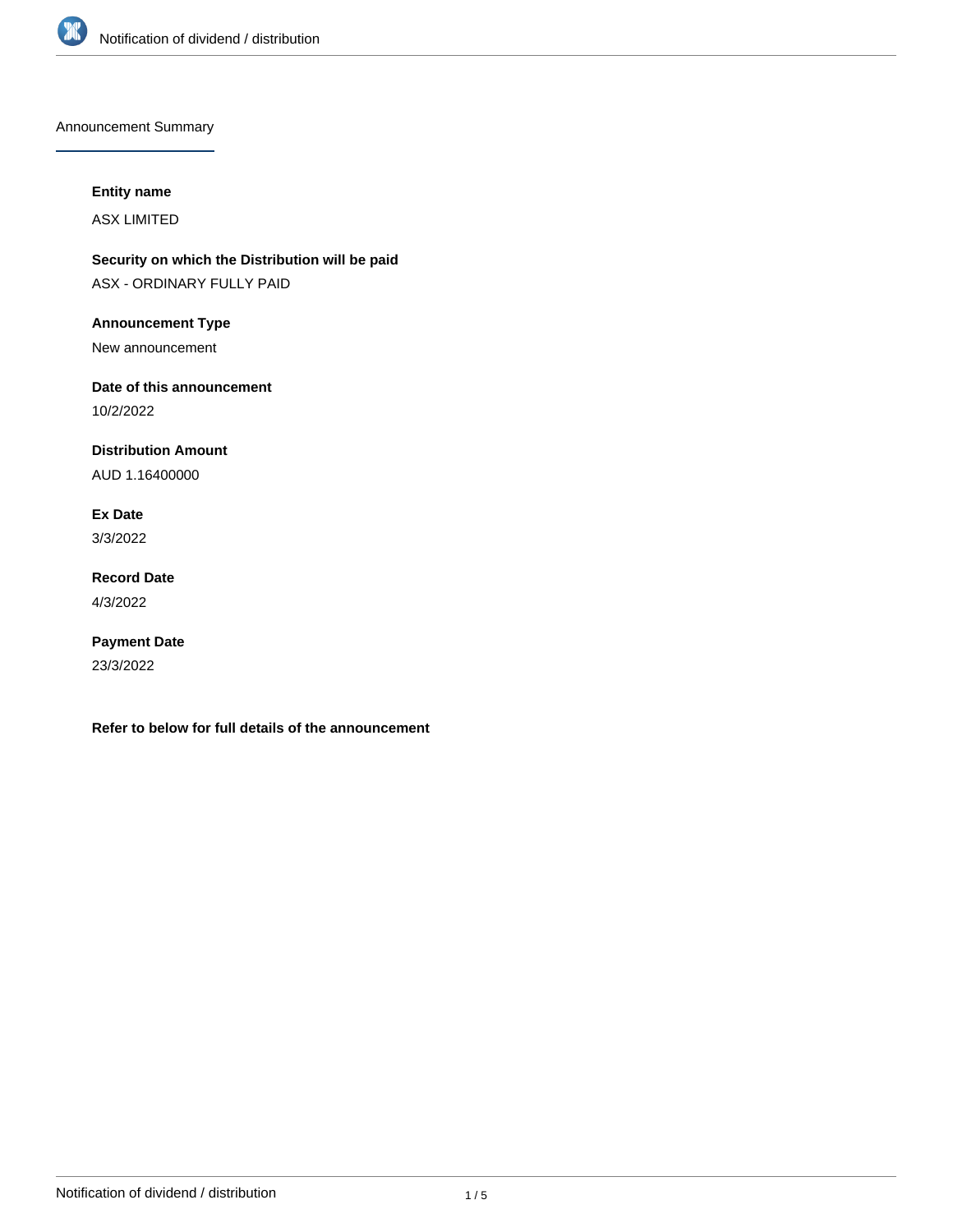

Announcement Details

Part 1 - Entity and announcement details

**1.1 Name of +Entity**

ASX LIMITED

**1.2 Registered Number Type** ABN

**Registration Number**

98008624691

**1.3 ASX issuer code** ASX

**1.4 The announcement is** New announcement

**1.5 Date of this announcement** 10/2/2022

**1.6 ASX +Security Code** ASX

**ASX +Security Description** ORDINARY FULLY PAID

Part 2A - All dividends/distributions basic details

**2A.1 Type of dividend/distribution C** Ordinary

**2A.2 The Dividend/distribution:**

relates to a period of six months

**2A.3 The dividend/distribution relates to the financial reporting or payment period ending ended/ending (date)** 31/12/2021

**2A.4 +Record Date**

4/3/2022

**2A.5 Ex Date** 3/3/2022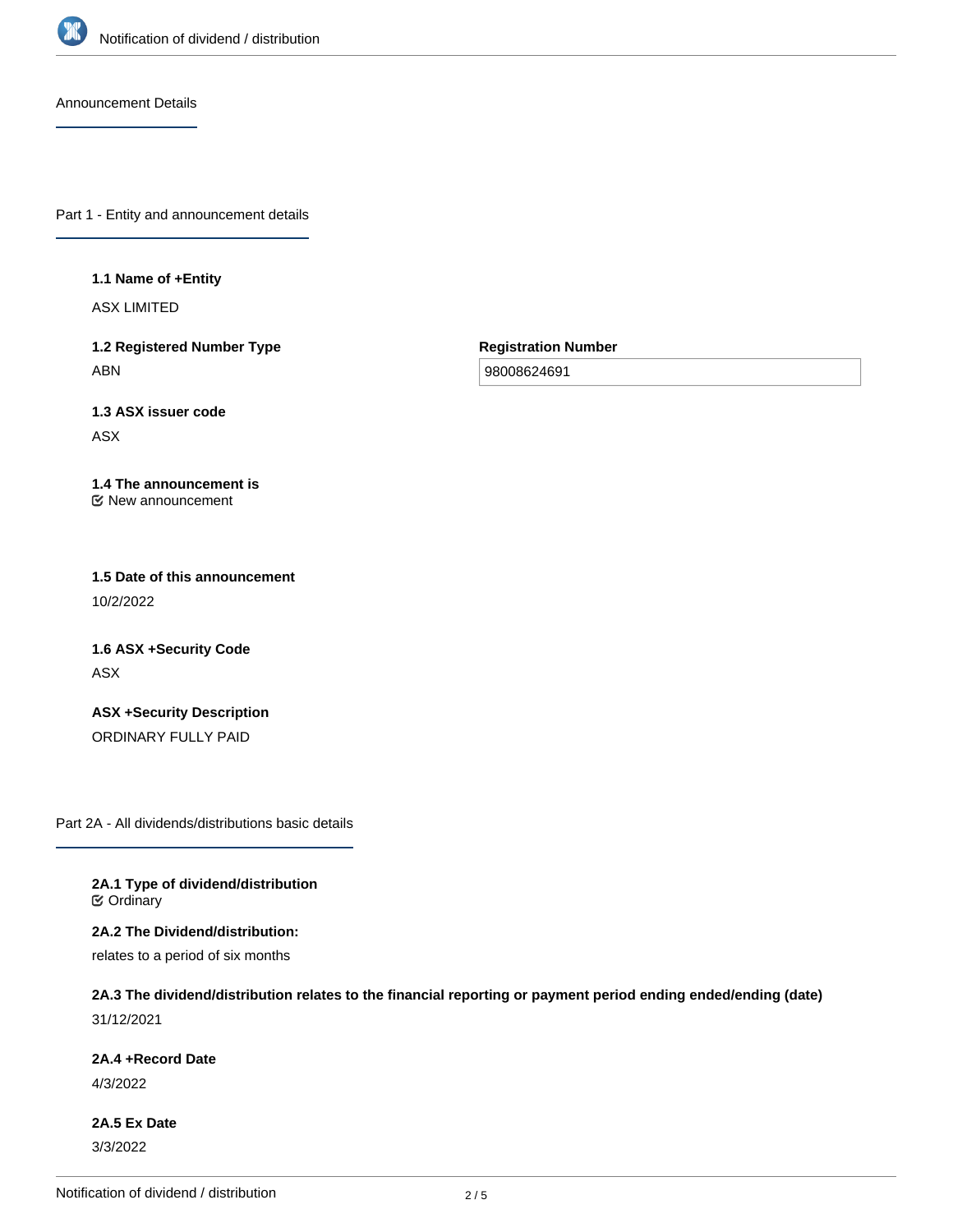### **2A.6 Payment Date**

23/3/2022

**2A.7 Are any of the below approvals required for the dividend/distribution before business day 0 of the timetable?**

- **•** Security holder approval
- **Court approval**
- **Lodgement of court order with +ASIC**
- **ACCC approval**
- **FIRB approval**
- **Another approval/condition external to the entity required before business day 0 of the timetable for the dividend/distribution.**

No

**2A.8 Currency in which the dividend/distribution is made ("primary currency")**

AUD - Australian Dollar

**2A.9 Total dividend/distribution payment amount per +security (in primary currency) for all dividends/distributions notified in this form**

AUD 1.16400000

**2A.10 Does the entity have arrangements relating to the currency in which the dividend/distribution is paid to securityholders that it wishes to disclose to the market?** Yes

**2A.11 Does the entity have a securities plan for dividends/distributions on this +security?** We have a Dividend/Distribution Reinvestment Plan (DRP)

**2A.11a If the +entity has a DRP, is the DRP applicable to this dividend/distribution?** No

**2A.12 Does the +entity have tax component information apart from franking?** No

Part 2B - Currency Information

**2B.1 Does the entity default to payment in certain currencies dependent upon certain attributes such as the banking instruction or registered address of the +securityholder? (For example NZD to residents of New Zealand and/or USD to residents of the U.S.A.).** Yes

**2B.2 Please provide a description of your currency arrangements**

Where a shareholder has nominated an Australian or New Zealand bank account for receipt of payments, payments will be made by direct credit in AUD or NZD as applicable.

In the absence of any such nomination, payments will be made as follows:

- shareholders with a regsitered address in New Zealand will receive payment by direct credit in NZD (when they provide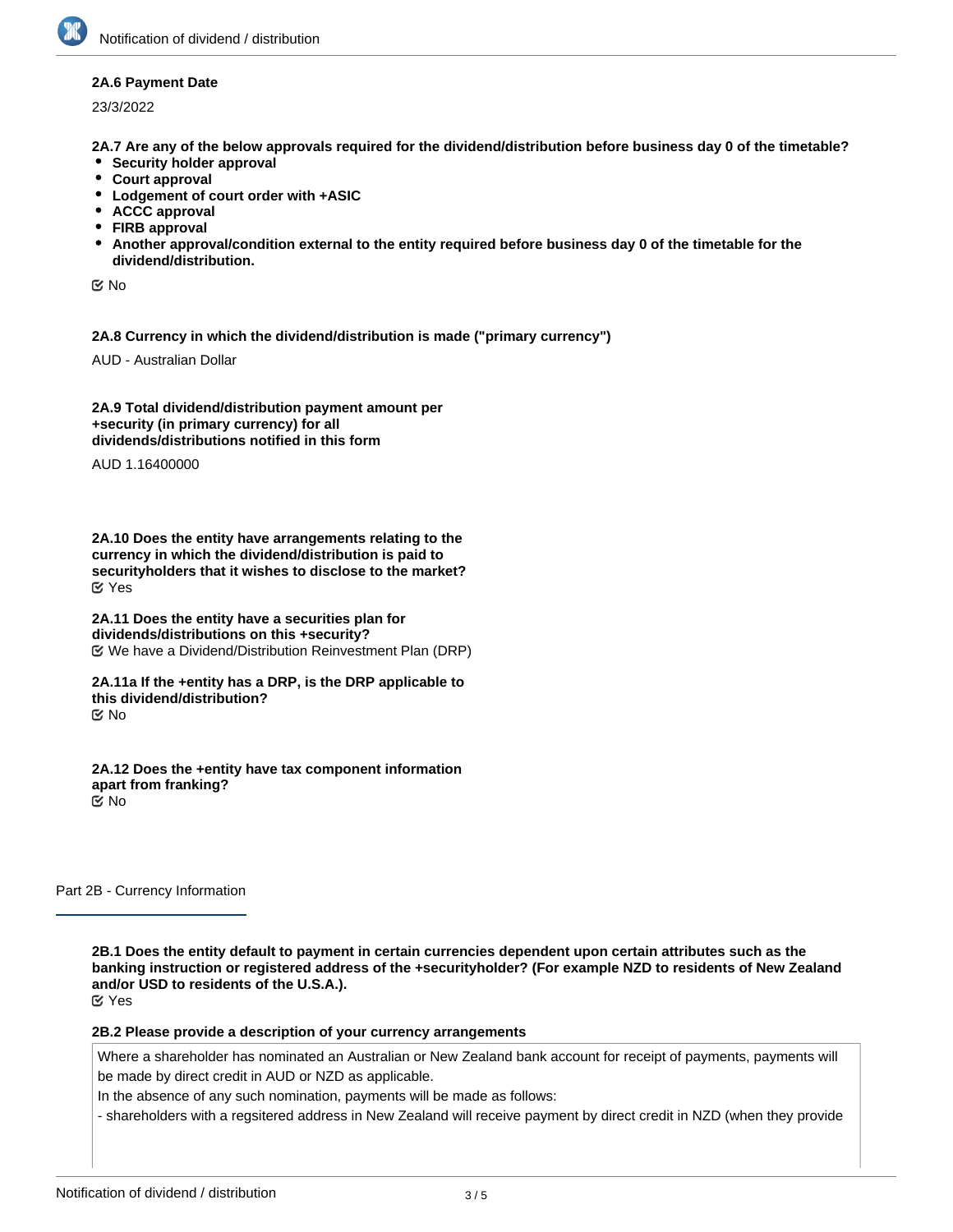

Notification of dividend / distribution

a New Zealand bank account); and

- all other shareholders will be paid in AUD.

Payments in NZD referred to above will be converted from AUD prior to the dividend payment date

#### **2B.2a Other currency/currencies in which the dividend/distribution will be paid:**

| <b>Currency</b>          | Payment currency equivalent amount |
|--------------------------|------------------------------------|
| NZD - New Zealand Dollar | NZD.                               |

**2B.2b Please provide the exchange rates used for non-primary currency payments**

Not available

**2B.2c If payment currency equivalent and exchange rates not known, date for information to be released**

**Estimated or Actual?** Actual

**per security** 

9/3/2022

# **2B.3 Can the securityholder choose to receive a currency different to the currency they would receive under the default arrangements?**

Yes

**2B.3a Please describe what choices are available to a securityholder to receive a currency different to the currency they would receive under the default arrangements**

A shareholder that would receive payment in NZD under the default arrangements may elect to receive dividend payments in AUD. Further information can be accessed at [www.linkmarketservices.com.au](http://www.linkmarketservices.com.au)

# **2B.3b Date and time by which any document or communication relating to the above arrangements must be received in order to be effective for this dividend/distribution**

Friday March 4, 2022 17:00:00

### **2B.3c Please provide, or indicate where relevant forms can be obtained and how and where they must be lodged**

Shareholders may make their currency election online at [www.linkmarketservices.com.au](http://www.linkmarketservices.com.au) or contact Link Market Services on:

Email: asx@linkmarketservices.com.au Phone +61 1300 724 911

Part 3A - Ordinary dividend/distribution

| 3A.1 Is the ordinary dividend/distribution estimated at     | 3A.1a Ordinary dividend/distribution estimated amount      |
|-------------------------------------------------------------|------------------------------------------------------------|
| this time?                                                  | per +security                                              |
| tiX No                                                      | AUD                                                        |
| 3A.1b Ordinary Dividend/distribution amount per<br>security |                                                            |
| AUD 1.16400000                                              |                                                            |
| 3A.2 Is the ordinary dividend/distribution franked?         | 3A.2a Is the ordinary dividend/distribution fully franked? |
| $\alpha$ Yes                                                | $\alpha$ Yes                                               |